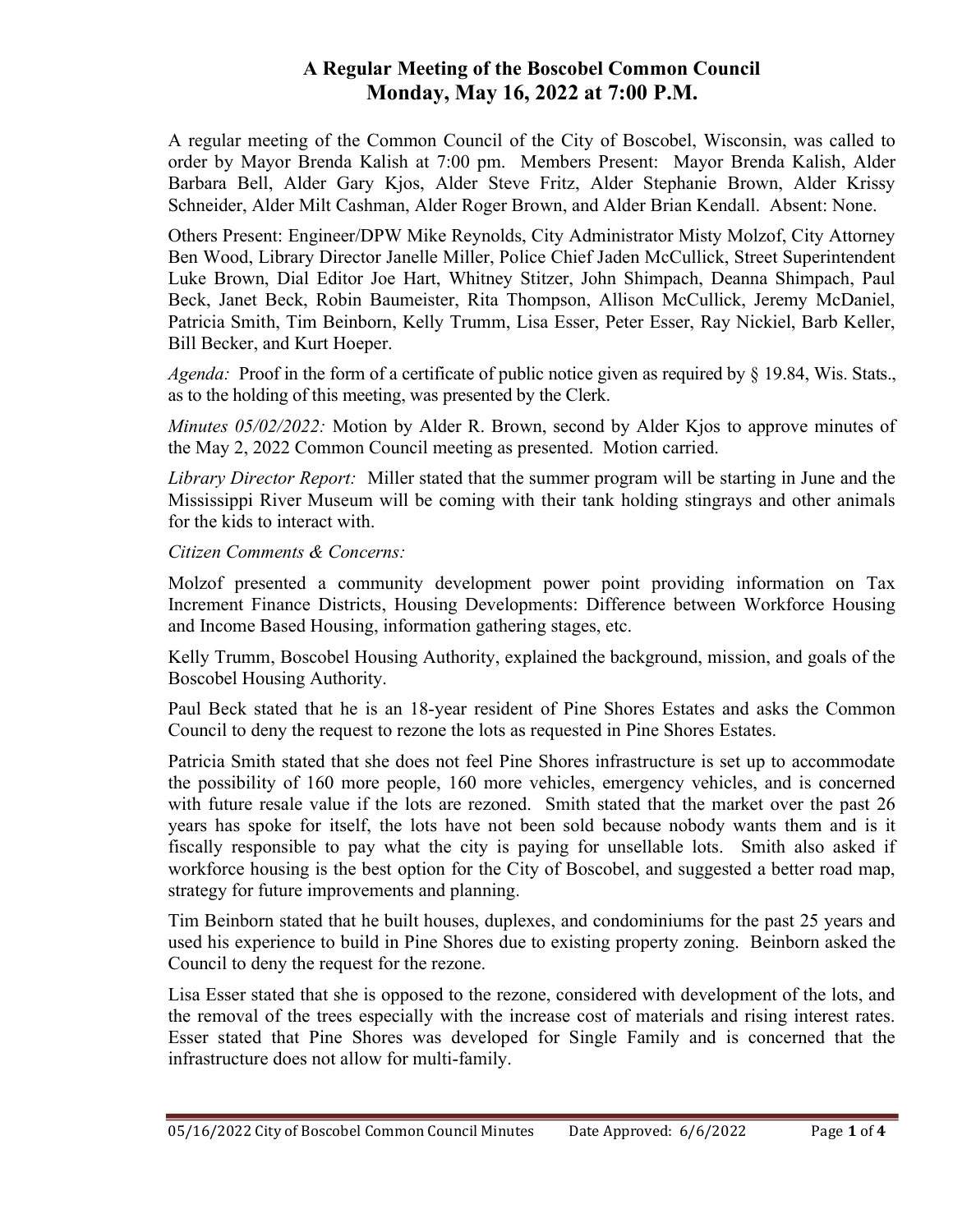Peter Esser stated that he wrote something up based upon what he was aware of; however, with information given at this meeting, most of his comments no longer apply. He stated that his concern now remains that the City is attempting to change the zoning without a plan and after the current residents purchased their properties based upon the existing zoning. In addition, Esser stated that the lots will be too small once the barrier is in place next to the junk yard.

Ray Nickiel stated that as a non-resident of Pine Shores, his concern is that the City can re-zone any property after the fact, and he would not want that in his neighborhood. Government should not be able to overturn something on a whim, the City should consider a referendum to get public input, and how can we guarantee that the rules won't be changed at some point to accommodate the needs of lower income residents. Nickiel also asked if the land was checked for toxicity.

Whitney Stitzer stated that her house was built by SW CAP and she is well aware of how housing can be used in positive ways; however, she is concerned that changing the zoning from R-1 to R-2 is a hazard to the community, and most importantly to the children of the neighborhood. Stitzer stated that she would not apologize for purchasing two of the vacant lots surrounding her residence to be used for additional space, but also as a way to control who her neighbors would be.

Jeremy McDaniel stated that he agrees with most of the residents, feels that for workforce housing people will need at least 3-bedroom, 2-bathroom houses with a 2 ½ car garage, and these lots are just not big enough for that. McDaniel asked the Council to take the Plan Commission recommendation and vote no to the rezone.

Mike Reynolds stated that he wanted to apologize to the residents of the neighborhood and for pushing the rezone. Reynolds stated that after the last meeting, he has had some time to think about what was said and understands where residents in Pine Shores are coming from as to the lack of information available at this time and not knowing what this development might be. Reynolds still believes it is in the City's best interest to purchase lots, work with a committee to discuss lot plans, and let persons interested in developing come back with a plan before rezoning any properties.

John and Deanna Shimpach stated that the investment was made by himself and the city for the development, and none of the current residents would be in there without us, and he can't believe that they are not being more reasonable about this.

Rezone Petition: Motion by Kjos, second by Schneider to deny the petition of Shimpach Enterprises, LLC to Amend the Zoning Code to Rezone property from R-1 to R-2 to allow multi family on Lots 1 through 7, Block 1, Pine Shores Estates, Parcels 206-1029-0000, 206-01029- 0010, 206-01029-0020, 206-01029-0030, 2063-01029-0040, 206-01029-0050, and 206-01029- 0060, City of Boscobel, Grant County, Wisconsin. Upon roll call vote, motion carried 7-0 with Alder Fritz abstaining.

Offer to purchase: Motion by Alder Bell, second by Alder Kjos to approve amendment to offer to purchase, 10 lots in Pine Shores Estates, Parcels 206-1029-0000, 206-01029-0010, 206- 01029-0020, 206-01029-0030, 2063-01029-0040, 206-01029-0050, and 206-01029-0060, 206- 01029-0110, 206-01029-0190, and 206-01029-0290, City of Boscobel, Grant County, Wisconsin in the amount of \$124,500 with buyer paying closing costs using TID #4 housing funds. Upon roll call vote, motion carried 7-0 with Alder Fritz abstaining.

Operator License: None.

Street Closings: None.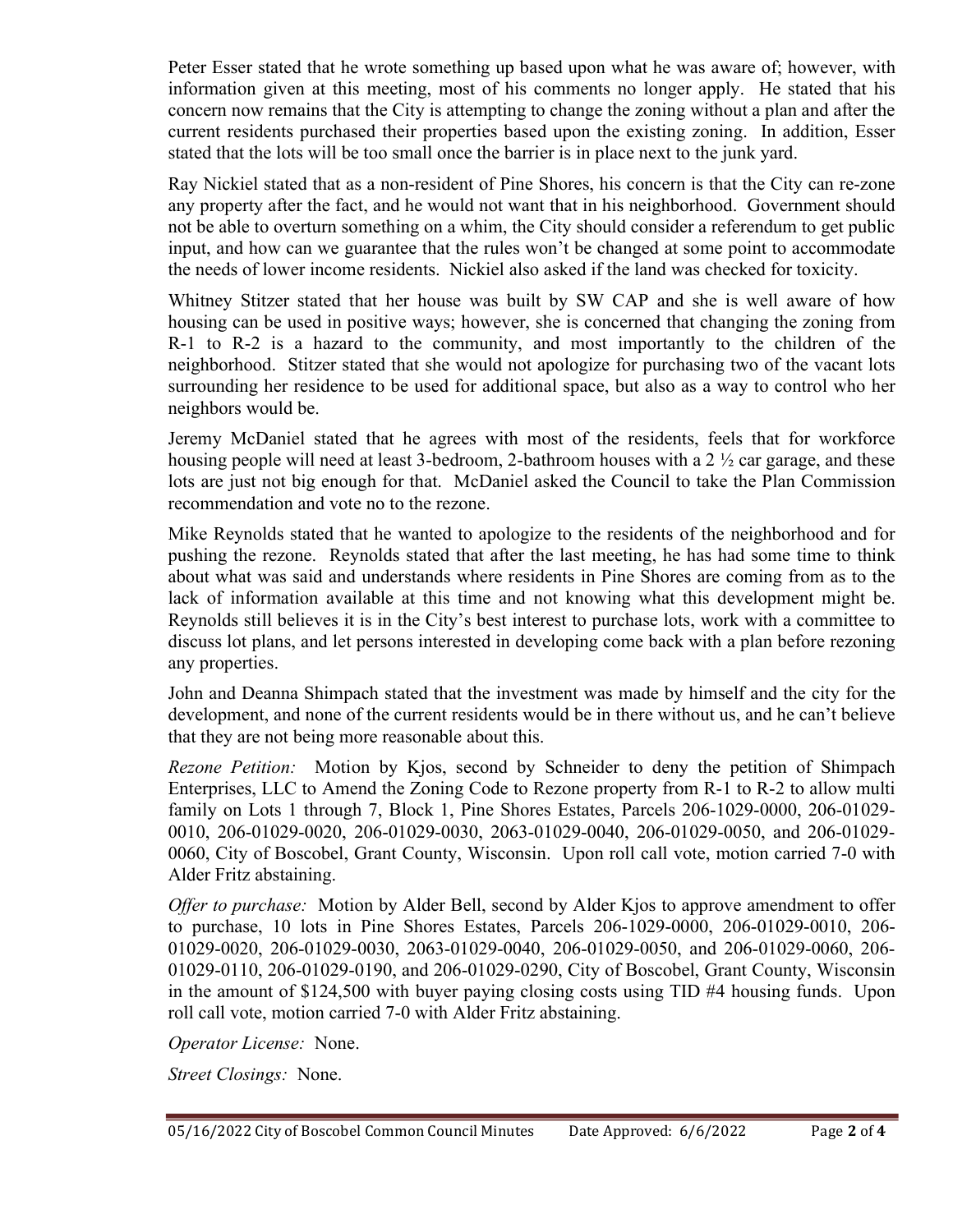Park Commission Recommendations: Motion by Alder Kjos, second by Fritz to approve summer recreation and pool employees for 2022 as follows: Summer Recreation at \$6.50 per hour-Jory Vial, Kayden Kreul, Isabel Childs, Brooklyn Fry, Katie Kinney, Paul O'Neil; \$6.75 per hour-Braxton Puckett, Bryar Wayne, Cameron Loos, Aubree Johnson, and Gretta Grassel; 7.00 per hour-Norah Dilley, Hayden Scott, Dylan Johnson, and Sharde Copus; \$7.25 per hour-Amelia Wellner, Bailie Wellner, and Gabe Tomas; \$8.00 per hour-Tarek Fischer; and \$10.00 per hour-Jenna Childs; Swimming Pool: Lifeguard starting rate \$8.50 per hour, WSI \$0.50 per hour more, and PIC \$0.25 per hour more; Lifeguards at \$8.50 per hour-Jayzen Brandes and Gabe Davis; Lifeguards at \$8.75 per hour-Kennedy Seeley, Ellie Jillson, Trinity Steele, Lila Glasbrenner, Kira Brownlee, Stewart Trumm, and Teah Ward; Swim Teachers at \$9.25 per hour-Britney Glasbrenner and Katlyn Seeley; Lifeguard and Assistant Swim Team Coach at \$9.50 per hour-Nathan Beck; Head Guard at \$10.25 per hour-Ava Grassel; Swim Team Coach Shaeden Carlin at \$12.25 per hour, Swim Lessons Coordinator Julie Kendall at \$13.50 per hour, and Pool Manager Jacob Young at \$14.00 per hour. Motion carried 7 to 0 with Alder R. Brown abstaining.

Conditional Use Permit: No action, Plan Commission approved Conditional Use Permit for Robert C. Keeney, Grant County Board Chair, on behalf of David S. Flitcroft, property owner, and Grant County, WI, Buyer, to allow construction of a 225' communication tower, shelter space, drive and fencing for Phase 3 Communications System and Fiber Option Loop Project on Parcel #206-01336-0090, B-2 Highway Commercial Zoning District.

Personnel Committee: Motion by Cashman, second by Alder S. Brown to allow City Administrator summer hours as recommended by Personnel Committee as needed. Motion carried.

Finance Committee: Motion by Kjos, second by Alder Cashman to approve Finance Committee Recommendation: contract with Vierbicher and Associates for Capital Improvements Plan in the amount of \$7,500 and Ehlers and Associates for Financial Management Plan in the amount of \$19,000 using TID #4 monies as authorized in TID #4 Amendment No. 2. Upon roll call vote, all alders present voted aye. Motion carried 8-0.

Zoning Services: Motion by Alder Kjos, second by Alder Schneider to approve General Engineering to perform zoning administration services contract as presented. Upon roll call vote, all alders present voted aye. Motion carried 8-0.

Leaf Vac: Motion by Alder Cashman, second by Alder R. Brown to approve purchasing Dinkmar as recommended for a total of \$67,657 listing the trade-in on Wisconsin Surplus. Upon roll call vote, all alders present voted aye. Motion carried 8-0.

Stump Removal Bids: Motion by Alder Fritz, second by Alder Cashman to approve Klein Services at \$1.00 per inch for 2022 stump removal. Upon roll call vote, all alders present voted aye. Motion carried 8-0.

Street Maintenance Bids: Motion by Alder Kjos, second by Alder Bell to approve Fahrner Asphalt Sealers, Inc. for 24,977 sq. yds. preparatory work in the amount of \$12,700, and 24,977 sq. yds. micro-seal work in the amount of \$65,689.51 for a total of \$78,389.51. Upon roll call vote, all alders present voted aye. Motion carried 8-0.

Theater Bid: Motion by Alder Bell, second by Alder Kjos to approve H&N bid in the amount of \$1,550 for a water heater in the concessions room. Upon roll call vote, all alders present voted aye. Motion carried 8-0.